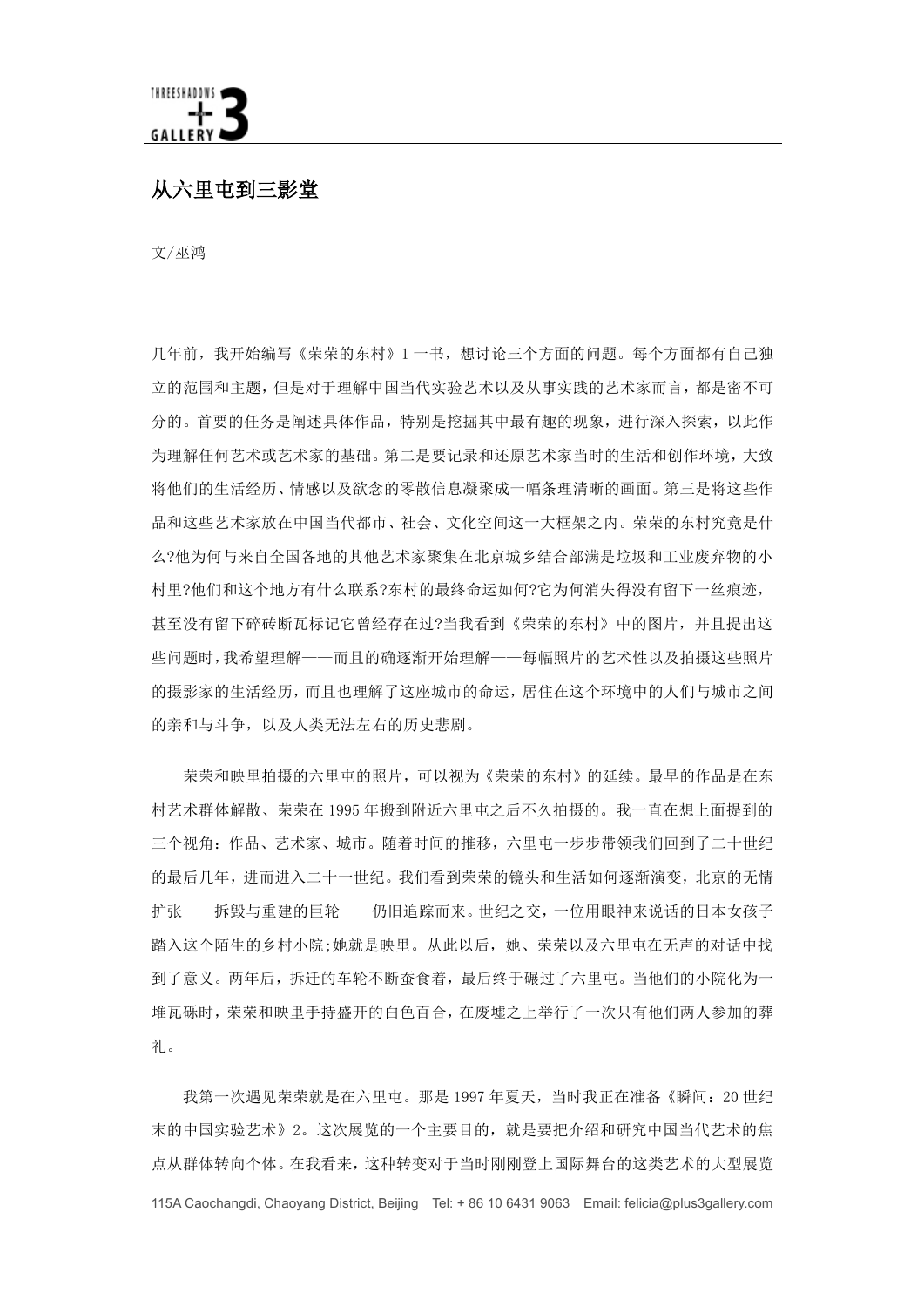来说至关重要,因为对当时大多数外国批评家和观众而言,中国当代艺术不论是称作"前卫"、 "实验"、"非官方",还是"地下",都首先必然被视为政治性的集体行动,只有在文革 后的中国国内政治环境或冷战后国际舞台上才能显示其意义。《瞬间》寻求将中国当代艺术 描绘成个体艺术家声音的集合。当然,这种个体性并不是孤立的、绝对的,因为艺术家们面 对的往往是相似的政治、社会和艺术问题。但他们之所以是"实验艺术家",是因为每个人 都对一系列共有的问题作出了不同的反应,其结果是形式、风格和视觉语言的创造与创新。 这种个体的概念成为展览的核心,也成为图录的主题。就这本图录而言,我写了二十二篇短 文, 探索了个别艺术家的作品:文章素材来自我对这些艺术家的访谈以及他们自己的笔记、 著作、计划和草图。我在华侨饭店(那时回国我总喜欢住在这里)作了一些访谈, 但是我觉得 去艺术家居住和工作的空间看望艺术家更为重要。

多年后,我仍然记得那次探访,恍如昨日。荣荣在电话里向我描述了六里屯的大体位置, 说是在三环外,靠近当时正在建设的四环路。他会在路边等我。记好地址,我租了一辆车, 沿农展馆南路径直向东。道路是新建的,平坦、宽阔,空空荡荡。出租车驶过二环路,然后 是三环路, 高楼大厦涿渐稀少。工人们正在设立街旁的路灯和电杆:无精打采的路人慢吞吞 地横穿马路。出租车突然停在路中间, 司机转过头来说: "没法走了, 没路了"。我走下车, 向周围看看,果然像他说的。路在我脚下嘎然而止,柏油马路也到了尽头,我面前只有一片 翠绿的农田。霎那间我忘记了自己身在何处: 以前我从未有过类似的经验——不论是什么样 的路, 它都会延伸到某个地方, 还没遇到过不通向任何地方的一条路。我觉得有些恍惚, 仿 如在梦境中徘徊在世界的边缘,再向前走一步就意味着跌下峭壁。我赶紧定下神来,让司机 掉转车头, 缓缓向回行驶。不出一百米就看见荣荣站在路边, 长发在风中飘起。我喃喃地对 自己说: "六里屯, 北京的尽头, 世界的尽头"。

整个下午, 这种身处世界尽头的感觉不断加深。荣荣引着我离开空荡荡的马路, 经过一 条崎岖泥泞的土路, 走进一座小村, 最后来到他的小院。有五分钟的时间, 我被带回到二、 三十年前的时光,回到我熟悉的那种无休无止、永远重复的过去。没有人知道这个过去究竟 有多古老: 残破的瓦房, 褪色的窗棂, 屋檐下的浓荫, 夏日正午时分此起彼伏的蝉鸣。所有 这些似乎从来就是如此,将来也会永远如此。但是在1997年,这种安全和持久感只不过是 一种幻觉。当我看到荣荣的作品时,我立刻意识到,对他来说,六里屯平静、慵懒与疲惫实 际上充满危机。但是就像台风中心的风眼一样,处在这一危机核心的宁静已经使艺术家的神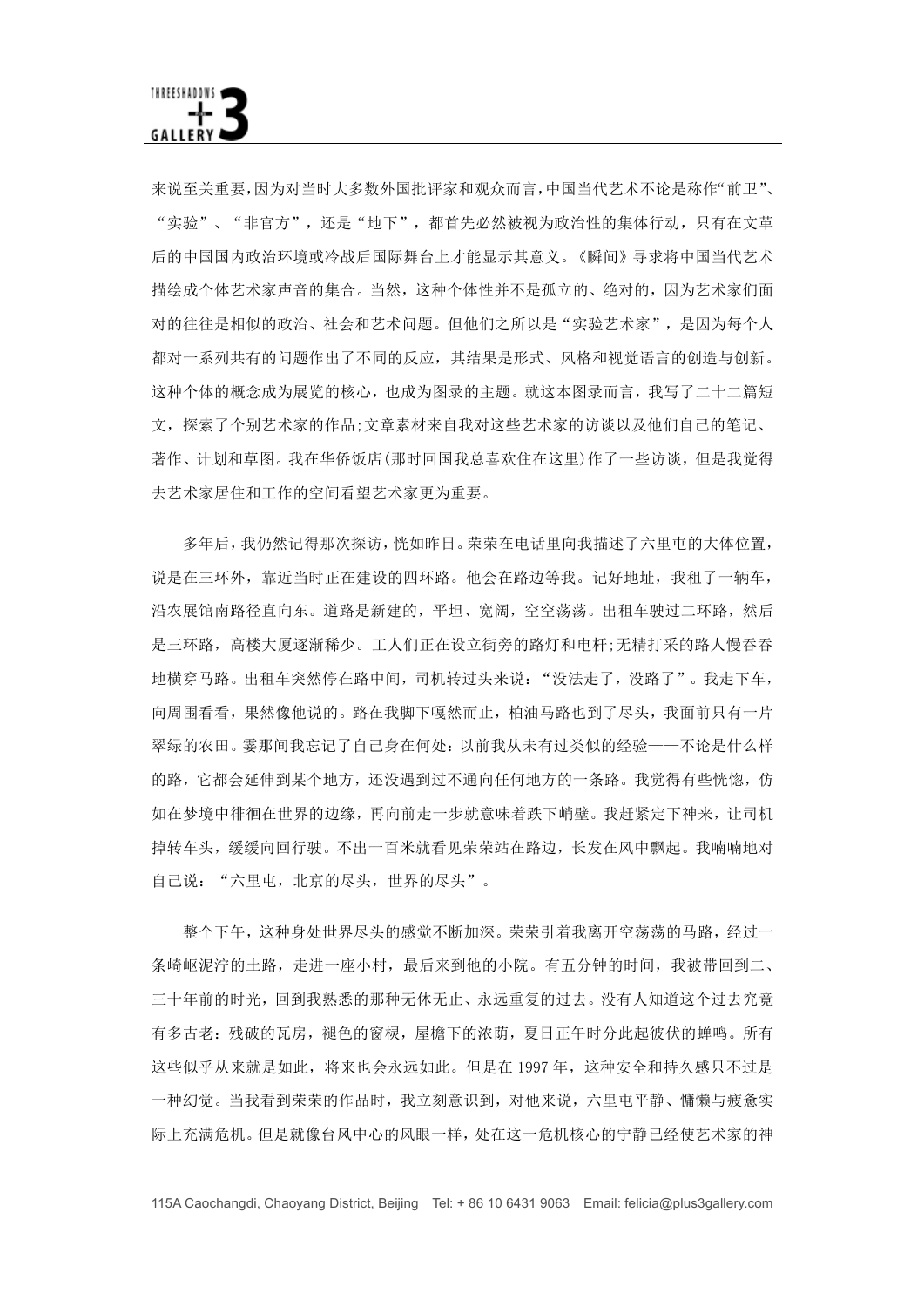经变得异常敏感,在这种紧张期待中审视点点滴滴的现在,在无声中聆听由远而近的喧闹声。 于是,这种不受时间影响的感觉,这种毫无意义的状态——残破的瓦房、褪色的窗棂,房檐 下的浓荫, 夏日正午的蝉鸣——都具备了一种紧迫的时间感, 也都具有了特殊的意义。

那天,荣荣给我看了他的《无题》系列,以前我曾称之为"废墟照片"。这个名字对我 来说有几重含义。在一个层面上, "废墟照片"表达了北京无处不在的大规模拆迁。在这些 照片中, 瓦房和四合院已化为瓦砾中的残垣断壁。以前的主人已搬走了, 而照片仍保持着墓 地般的宁静。但在另一个层面上,这些照片也表现了"影像的废墟":每幅照片的中心形象, 实际上是留在垃圾中的海报招贴,往往是残破的明星照。另一组相关的作品,将废墟影像的 主题完全同建筑物的现实脱离开来: 这些影像是在公共场所陈列的, 因为阳光暴晒而褪色残 损。我在文章和书籍中写到过这些作品, 但是在这里我想要补充另外一点: 这些作品标志着 荣荣"六里屯时代"的开始。这些照片都是关于那些与他当时所住的尚未拆迁的小院相类似 的建筑的最终命运,也是关于影像本身脆弱性的图像。和"东村时代"的集体性不同,"六 里屯时代"属于一位独立艺术家。对荣荣来说,这种独立性体现在他对死亡、悲剧和局限的 反思中。

后来我多次造访六里屯,去看荣荣和住在这座小院里的其他艺术家们的新作。虽然可能 会感受到早先东村的回声——朋友们聚在一起吃饭喝洒, 谈天论地, 行为艺术家的偶尔表演 一但这个小院的氛围变得越来越平静和封闭了。它逐渐变成了一位艺术家生活和工作的空 间, 充满了私人生活的隐秘和暧昧。门口的爬山虎长得越发浓密, 外面的车声人声似乎越来 越遥远。"废墟"仍是荣荣摄影作品的主题, 但每一幅新作在精致程度和尺寸上都有所增加, 内容也变得越发浪漫和富有戏剧成分。他一直喜欢拍摄自己,现在则身兼导演和演员的双重 身份。这些新作中有些运用了手工着色, 留下作者参与后期制作过程的痕迹。这些变化的结 果, 是《婚纱》和《鬼村》两个系列的出现。

这是两个非常优美的系列, 通过废墟上一对青年男女徘徊的影像, 刻画了荒废与忧伤, 仿如一首无字歌。在每幅照片中,我都可以一眼将荣荣认出来,不论他赤裸身体还是身穿女 式华丽长裙。 但是我从未见过那个和他一起出现的女孩子, 所以在我看来她永远是一个抽象 的符号,一个仅存在于照片中的幽灵一般的影子。这个影子只是在映里出现的时候才变得真 实了。然后我便理解了, 之前的那种哀伤, 废墟中的踟蹰, 一切都只不过是表达了荣荣自己 的期待。

115A Caochangdi, Chaoyang District, Beijing Tel: + 86 10 6431 9063 Email: felicia@plus3gallery.com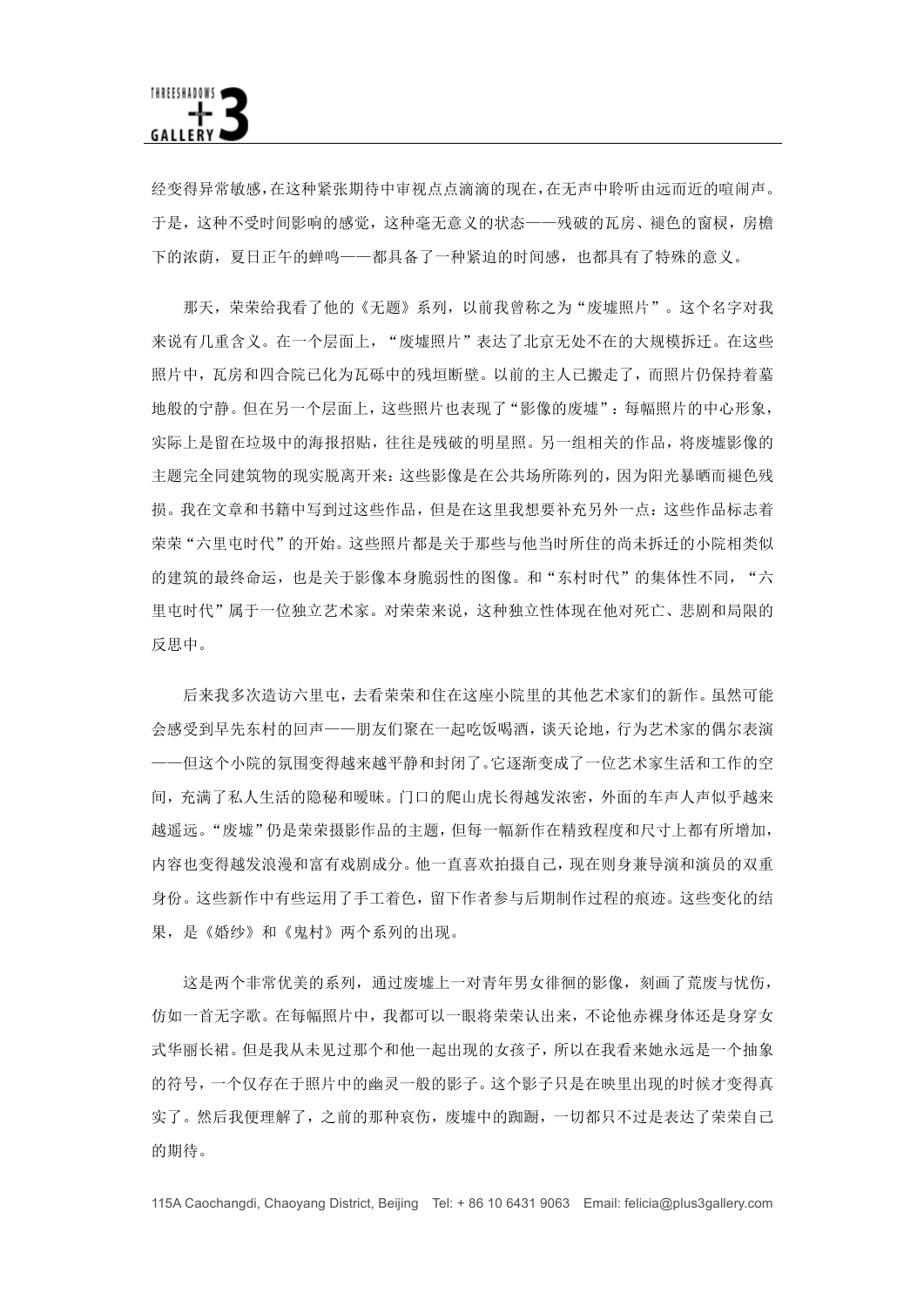可能是在2000年,我们一一我的妻子朱迪、我的女儿笠答和我自己一一成了荣荣和映 里的朋友。一切都是那么自然。她出现在六里屯的小院里,面带微笑,捧着小托盘里的清茶。 用她刚刚学会的一点点汉语说: "茶"。然后, 把目光转向在院子里悠闲漫步的猫, 微笑着 说: "猫"。但是她之前在东京时拍摄的照片, 让我认识了六里屯之前的映里。那是在黑白 照片中闪现出的无色瞳仁和痉挛躯体,挣扎到虚脱的女性辉煌面容,东京街灯下浮现出的都 市朦胧幻象。那里没有重量和质量,只有对霎那间高潮的期待与焦灼,以及高潮之后的失重 感和崩溃。

这些作品同她住在六里屯时拍摄的照片完全不同。后者是日常生活和零星感觉的无数碎 片, 2006年在纽约前波画廊的一次展览3中以小样的形式首次公开呈现。一排排横横竖竖 的图像没有剪裁也没有编辑。其中没有统一的空间和连贯的叙事;唯一恒定的因素, 是相机 后面映里的眼睛, 好奇地观察着她周围的一切, 但大多是聚焦在荣荣身上, 他的眼睛, 他的 相机。我能理解,为什么映里没有把这些"小样"制作成个人的作品,将它们放在精美的画 框中: 这些碎片就是她的生活, 是她从来未曾体验过的, 也不可能再次体验的生活。

这些照片也让我更深刻地理解了那次展览中最后一组作品: 2002年, 当他们的小院连 同六里屯的一切被夷为平地的时候,荣荣和映里为这个地方举行了一次葬礼,告别了他们生 命中的"六里屯时代"。这个时代从荣荣发现"废墟"开始,结束于他和映里的相遇和结合。 随着六里屯的消失,他们离开了永远不复存在的地方,走向一个没有边际的世界。一批焕发 出青春, 充满对美的渴望的作品诞生了, 标志着一次新的超越。在我的想象中, 这一超越就 像是春蝉的幼虫从泥土中艰难地爬出,一步步爬上高大的树干,挣脱自己的躯壳,最后飞上 蓝天。正是因为这个原因, 2003年9月当我在北京798工厂的大窑炉车间为他们两人策划 展览的时候,我选择了"蜕"作为展览的名字,以此作为对这次超越过程的诗意表达,也是 对远逝的过去——东村、东京和六里屯——的缅怀和回忆。

我给《蜕》的最后一部分取名为"重生",在展览图录上这样写道:"对美和青春的歌颂成 为展览第三部分的主题,包括荣荣和映里在相遇和相恋之后共同创作的两组作品。仿佛从废 墟中重生,依然故我的自然重新获得了生命。两位摄影家拥抱着这个奇异的世界。和谐重新 奏响了号角,平息了痛苦的挣扎。感官的快乐重新归来,再次成为艺术创作的目的。甚至冰 天雪地、令人畏惧的富士山冬景也只能激发快乐。"4